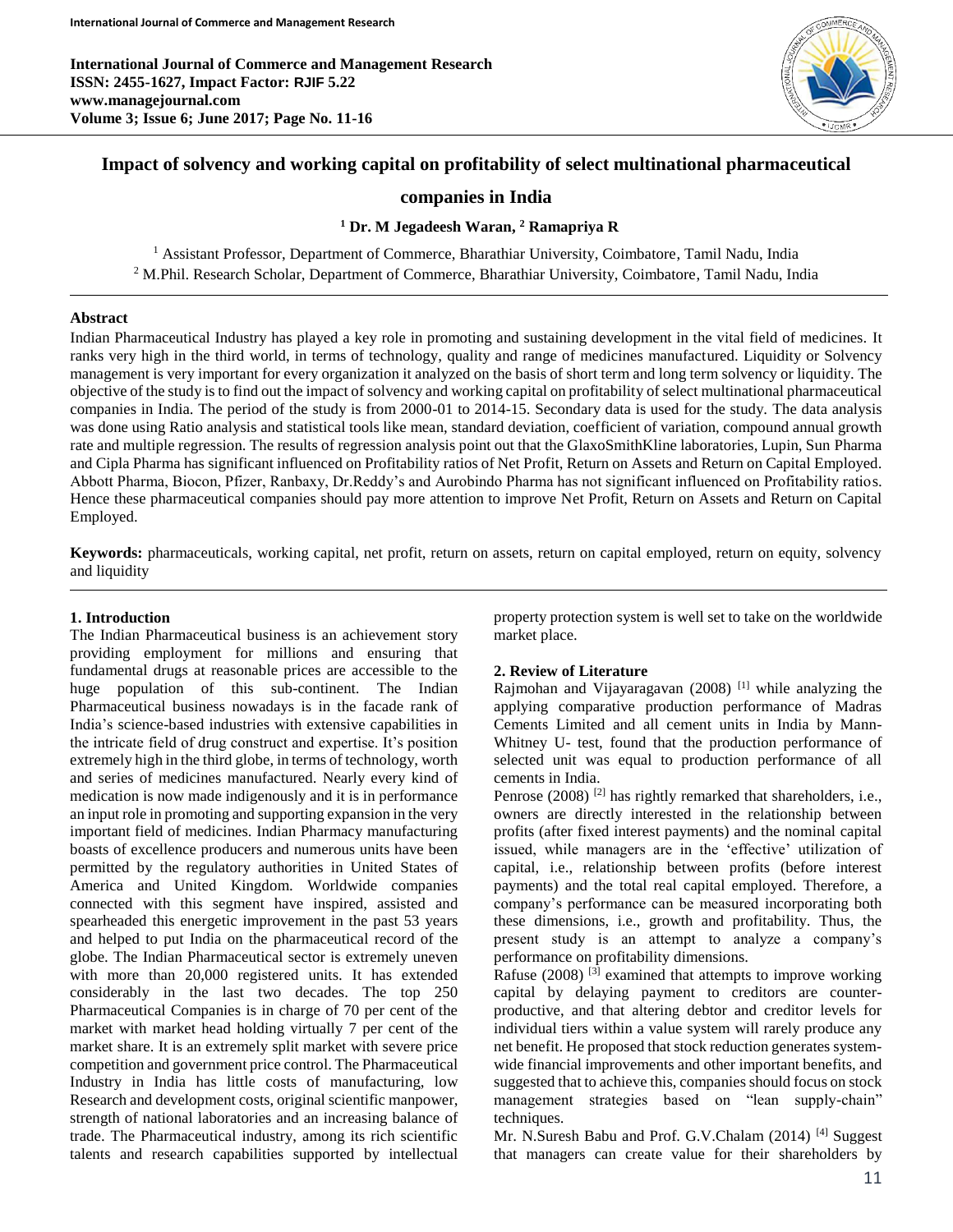reducing the number of day's accounts receivable and increasing the account payment period and inventories to a reasonable maximum and also suggests that managers of these firms should spend more time to manage cash conversion cycle of their firms and make strategies of efficient management of working capital.

### **3. Statement of the problem**

The growth of industries depends on numerous factors such as monetary, human resources, technology, excellence of the produce and selling. Out of these, financial and operating aspects presume a momentous role in determining the expansion of industries. All of the company's operations practically have an effect on its need for cash. The majority of the statistics covering operational areas are however the straight responsibility of the financial executive. Unless the top administration appreciates the value of a good monetary and operating examination, there will be enduring difficulty for the monetary executives to find the profitability, liquidity, solvency and working capital position of the concern. The firms whose present operations are naturally complicated should try to make their financial analysis to facilitate their management to stay on top of its working position. Hence, the researcher wants to know the answers for the following research questions.

- What is the solvency and working capital position of select multinational pharmaceutical companies in India?
- To what extent have the solvency and working capital affect the profitability of select multinational pharmaceutical companies in India?

### **4. Objectives of the study**

The objectives of the study are

- To analyze the solvency and working capital position of select multinational pharmaceutical companies in India.
- To find the impact of solvency and working capital on profitability of select multinational pharmaceutical companies in India.
- To offer findings, suggestions and conclusion of this study.

#### **5. Hypotheses of the study**

The following hypotheses have been framed in consonance with the objectives of the study.

- **H<sup>01</sup>**: There is no significant impact of Solvency and Working capital on Net Profit Ratio.
- **H**<sub>02</sub>: There is no significant impact of Solvency and Working capital on Return on Assets Ratio.
- **H**<sub>03</sub>: There is no significant impact of Solvency and Working capital on Return on Capital Employed Ratio.

# **6. Research Methodology**

# **Sources of data**

Secondary data is used for the study. The required data for the study is collected and compiled from money control website and "PROWESS" database of Centre for Monitoring Indian Economy (CMIE) for the period from 2000-01 to 2014-15 which is a reliable and empowered corporate database. In

addition to this, supportive data is collected from books, journals, annual reports and various news-papers.

#### **Period of the Study**

The study covers a period of fifteen years from the financial year 2000-01 to 2014-15.

### **Selection of the Sample**

There are 236 companies listed in Indian Pharmaceutical Sector, from these companies, there are 201 companies consistently listed and out of which sample of 10 Multinational Pharmaceutical companies have been selected on the basis of market capitalization for the study. Certain companies are excluded owing to irregular and / or inconsistent financial data support.

#### **List of Companies**

Abbott India Ltd, Biocon Ltd, GlaxoSmithKline Pharmaceuticals Ltd, Ranbaxy Laboratories Ltd, Pfizer Ltd, Sun Pharmaceuticals Ltd, Lupin Ltd, Dr.Reddy's Ltd. Aurobindo Pharmaceuticals and Cipla Pharmaceuticals Ltd.

### **Tools used for analysis**

The data analysis was done using Ratio analysis and statistical tools like mean, standard deviation, coefficient of variation, compound annual growth rate and multiple regression.

# **List of Abbreviations**

# **Solvency Ratios**

- **DER** Debt Equity Ratio
- **ICR** Interest Coverage Ratio
- **PR -** Proprietary Ratio
- **TATD -** Total Assets to Total Debt Ratio

# **Working Capital Ratios**

- **WCTR -** Working Capital Turnover Ratio
- **WCNW -** Working Capital to Net Worth Ratio
- **WCCL -** Working Capital to Current Liabilities Ratio
- **NSNW** Net Sales to Net Worth Ratio

### **Profitability Ratios**

- **NP -** Net Profit
- **ROA -** Return on Assets
- **ROCE** Return on Capital Employed

# **Theoretical Framework**

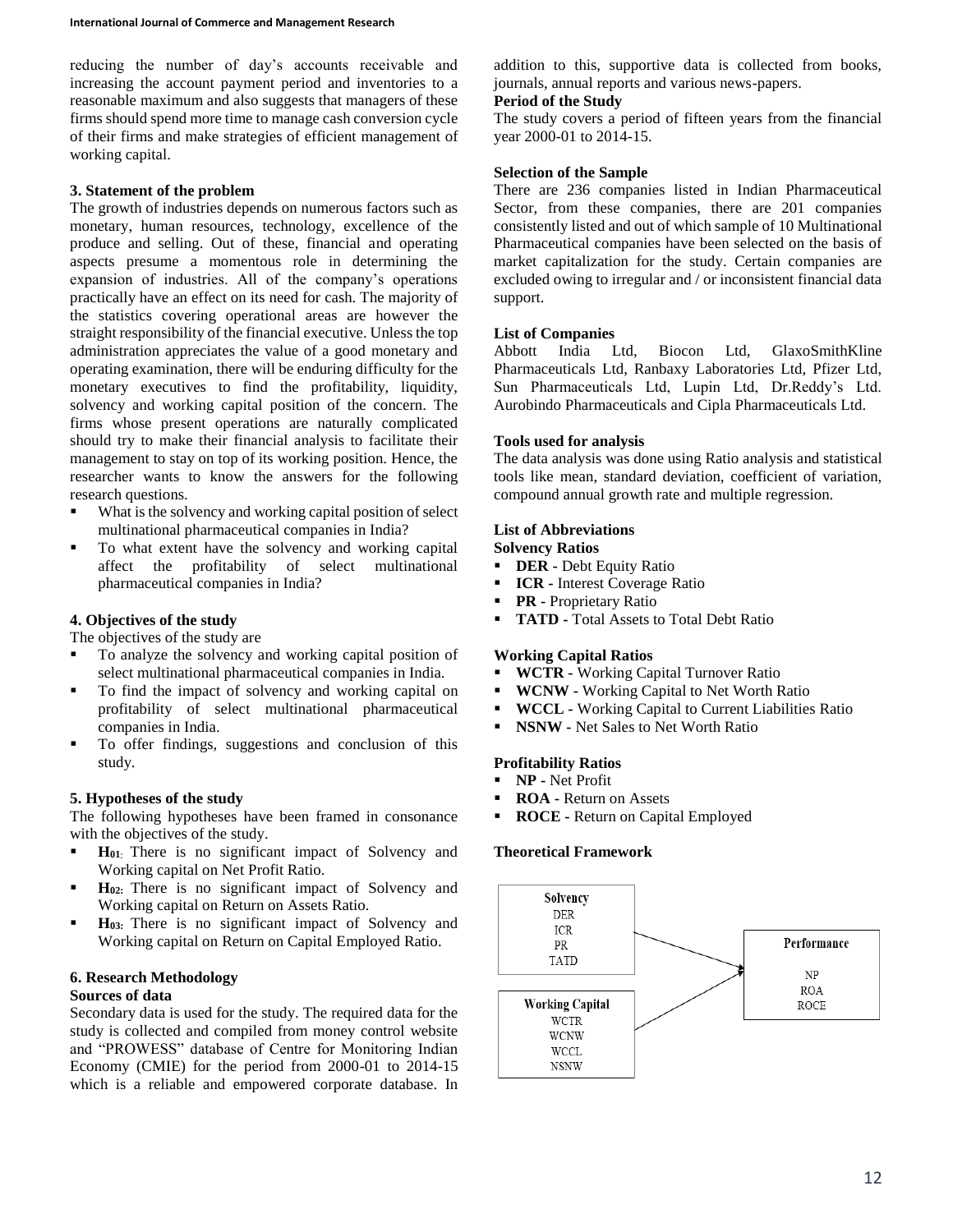# **7. Analysis of Descriptive Statistics of Solvency and Working Capital of Select Multinational Pharmaceutical Companies in India.**

**Table 1**

|                      |                 | <b>Solvency</b> |                   |                                    |                   |                         | <b>Working capital</b>            |                    |         |                   |
|----------------------|-----------------|-----------------|-------------------|------------------------------------|-------------------|-------------------------|-----------------------------------|--------------------|---------|-------------------|
| <b>Company Names</b> | <b>Ratios</b>   |                 | S.D               | $\overline{\mathbf{C}.\mathbf{V}}$ | <b>CAGR</b>       | <b>Ratios</b>           | S.D<br>Mean<br>C.V<br><b>CAGR</b> |                    |         |                   |
|                      | <b>DER</b>      | Mean<br>0.07    | 0.06              | 83.12                              | 0.17              | <b>WCTR</b>             | 10.57                             | 7.92               | 74.90   | 0.13              |
|                      | <b>ICR</b>      | 751.28          | 149.57            | 19.91                              | 0.01              | WC to NW                | 0.62                              | 0.66               | 105.78  | 0.13              |
| Abbott India Ltd     | PR              | 0.09            | 0.12              | 133.85                             | 0.11              | WC to CL                | 1.80                              | 1.39               | 77.25   | 0.19              |
|                      | <b>TATD</b>     | 92.88           | 80.43             | 86.60                              | 0.12              | NS to NW                | 2.69                              | 0.33               | 12.36   | 0.01              |
|                      | <b>DER</b>      | 7.92            | 13.27             | 167.64                             | 0.21              | <b>WCTR</b>             | 5.96                              | 5.87               | 98.52   | 0.05              |
|                      | <b>ICR</b>      | 211.56          | 240.97            | 113.90                             | 0.36              | WC to NW                | 0.51                              | 1.08               | 210.47  | 0.01              |
| Biocon Ltd           | PR              | 0.04            | 0.02              | 46.89                              | 0.05              | WC to CL                | 0.86                              | 0.44               | 51.00   | 0.07              |
|                      | <b>TATD</b>     | 12.34           | 9.49              |                                    |                   |                         |                                   | 0.52               |         |                   |
|                      |                 |                 |                   | 76.93                              | 0.20              | NS to NW                | 1.06                              |                    | 48.62   | 0.06              |
|                      | <b>DER</b>      | 0.05            | 0.03              | 47.83                              | 0.12              | <b>WCTR</b>             | 19.93                             | $\overline{27.16}$ | 136.26  | 0.07              |
| <b>GSK Ltd</b>       | <b>ICR</b>      | 847.85          | 638.08            | 75.26                              | 0.37              | WC to NW                | 0.42                              | 0.45               | 108.07  | 0.07              |
|                      | PR              | 0.07            | 0.03              | 47.04                              | 0.06              | WC to CL                | 1.56                              | 2.17               | 138.76  | 0.06              |
|                      | <b>TATD</b>     | 245.49          | 128.02            | 52.15                              | $\overline{0.01}$ | NS to NW                | 1.42                              | 0.28               | 19.56   | 0.01              |
|                      | <b>DER</b>      | 13.17           | 10.40             | 78.93                              | 0.17              | <b>WCTR</b>             | 2.57                              | 7.37               | 286.25  | 1.99              |
| Ranbaxy Ltd          | <b>ICR</b>      | 26.49           | 32.66             | 123.27                             | 0.05              | WC to NW                | 0.07                              | 0.83               | 1211.12 | 2.12              |
|                      | PR              | 0.05            | 0.02              | 46.99                              | 0.03              | WC to CL                | 0.66                              | 0.68               | 104.45  | 0.04              |
|                      | <b>TATD</b>     | 26.70           | 70.55             | 264.27                             | 0.11              | NS to NW                | 2.49                              | 2.11               | 84.66   | $0.\overline{14}$ |
|                      | <b>DER</b>      | 0.20            | 0.39              | 195.97                             | 0.11              | <b>WCTR</b>             | 7.79                              | 6.77               | 86.92   | 0.08              |
| Pfizer Ltd           | <b>ICR</b>      | 843.86          | 864.05            | 102.39                             | 0.07              | WC to NW                | 0.36                              | 0.28               | 77.86   | 0.03              |
|                      | PR              | 0.05            | 0.04              | 65.21                              | 0.12              | WC to CL                | 2.01                              | 2.40               | 119.36  | 0.05              |
|                      | <b>TATD</b>     | 35.92           | 27.34             | 76.13                              | 0.07              | NS to NW                | 1.35                              | 0.52               | 38.74   | 0.05              |
|                      | <b>DER</b>      | 6.54            | 8.80              | 134.54                             | 0.27              | <b>WCTR</b>             | 2.06                              | 7.33               | 355.39  | 2.15              |
|                      | <b>ICR</b>      | 332.96          | 277.38            | 83.31                              | 0.23              | WC to NW                | 0.19                              | 0.11               | 57.74   | 1.78              |
| Sun Pharma           | PR              | 0.03            | 0.03              | 72.21                              | 0.07              | WC to CL                | 1.65                              | 1.26               | 76.40   | 1.78              |
|                      | <b>TATD</b>     | 72.73           | 85.40             | 117.43                             | 0.06              | NS to NW                | 0.70                              | 0.34               | 48.48   | 0.08              |
|                      | <b>DER</b>      | 10.01           | $\overline{5.73}$ | 57.28                              | 0.10              | <b>WCTR</b>             | 4.56                              | 1.63               | 35.62   | $\overline{0.01}$ |
|                      | <b>ICR</b>      | 73.64           | 184.62            | 250.71                             | 0.47              | WC to NW                | 0.46                              | 0.15               | 33.75   | 0.06              |
| Lupin Ltd            | $\overline{PR}$ | 0.03            | $\overline{0.01}$ | 43.52                              | 0.05              | $\overline{W}C$ to $CL$ | 1.19                              | 0.59               | 49.77   | 0.00              |
|                      | <b>TATD</b>     | 21.16           | 58.09             | 274.51                             | 0.39              | NS to NW                | 1.98                              | 0.56               | 28.53   | 0.05              |
|                      | <b>DER</b>      | 12.75           | 11.27             | 88.37                              | 0.08              | <b>WCTR</b>             | 3.93                              | 1.81               | 46.14   | 0.02              |
|                      | <b>ICR</b>      | 55.88           | 58.54             | 104.75                             | 0.14              | WC to NW                | 0.29                              | 0.16               | 55.20   | 0.02              |
| Dr.Reddy's Ltd       | $\overline{PR}$ | 0.01            | 0.01              | 46.05                              | 0.07              | $\overline{W}C$ to $CL$ | 1.41                              | 0.79               | 55.87   | 0.02              |
|                      | <b>TATD</b>     | 19.52           | 29.01             | 148.66                             | 0.04              | NS to NW                | 0.93                              | 0.23               | 25.07   | 0.04              |
|                      | <b>DER</b>      | 58.02           | 30.45             | 52.49                              | 0.15              | <b>WCTR</b>             | 2.53                              | 0.46               | 18.20   | 0.04              |
| Aurobindo<br>Pharma  | <b>ICR</b>      | 6.38            | 5.60              | 87.84                              | 0.12              | WC to NW                | 0.78                              | 0.17               | 21.59   | 0.01              |
|                      | PR              | 0.02            | 0.01              | 56.89                              | 0.09              | WC to CL                | 1.88                              | 0.37               | 19.50   | 0.01              |
|                      | <b>TATD</b>     | 2.07            | 0.36              | 17.53                              | 0.02              | NS to NW                | 1.92                              | 0.53               | 27.62   | 0.05              |
|                      | <b>DER</b>      | 3.37            | $2.\overline{86}$ | 84.87                              | 0.23              | <b>WCTR</b>             | 2.98                              | 0.38               | 12.78   | 0.01              |
|                      | <b>ICR</b>      | 58.75           | 28.73             | 48.91                              | 0.11              | WC to NW                | 0.40                              | 0.10               | 24.94   | 0.02              |
| Cipla Ltd            | $\overline{PR}$ | 0.03            | 0.02              | 59.58                              | 0.13              | WC to CL                | 1.64                              | 0.27               | 16.46   | 0.01              |
|                      | <b>TATD</b>     | 13.77           | 8.21              | 59.62                              | 0.08              | NS to NW                | 1.18                              | 0.25               | 20.75   | 0.03              |

*Source***:** Computed data

### **Solvency Ratios**

Table 1 reveals the solvency and working capital analysis of select multinational pharmaceutical companies in India. It is inferred from the analysis of Aurobindo Pharma Ltd has the highest average debt equity ratio of 58.02 per cent and the GlaxoSmithKline has the lowest average debt equity ratio of 0.05 per cent. The Pfizer Ltd has the highest co-efficient variance of debt equity ratio of 195.97 per cent. The GlaxoSmithKline Ltd has the lowest co-efficient variance of debt equity ratio of 47.83 per cent and it is found that there is more consistency in debt equity ratio than the other Multinational Pharmaceutical Companies. The Sun Pharma Ltd has the highest growth rate of debt equity ratio of 0.27 per cent. The Biocon Ltd has the low growth rate of Debt equity ratio of -0.21 per cent and it is found to be unstable in Debt equity ratio.

The GlaxoSmithKline has the highest average interest coverage ratio of 847.85 per cent and the Aurobindo Pharma Ltd has the lowest average interest coverage ratio of 6.38 per cent. The Lupin Pharma Ltd has the highest co-efficient variance of interest coverage ratio of 250.71 per cent. The Abbott Ltd has the lowest co-efficient variance of interest coverage ratio of 19.91 per cent and it is found that there is more consistency in interest coverage ratio than the other Multinational Pharmaceutical Companies. The Lupin Pharma Ltd has the highest growth rate of interest coverage ratio of 0.47 per cent. The Cipla Ltd has the low growth rate of interest coverage ratio of -0.11 per cent and it is found to be unstable in interest coverage ratio.

The Abbott Ltd has the highest average proprietary ratio of 0.09 per cent and the Dr.Reddy's Laboratories Ltd has the lowest average proprietary ratio of 0.01 per cent. The Abbott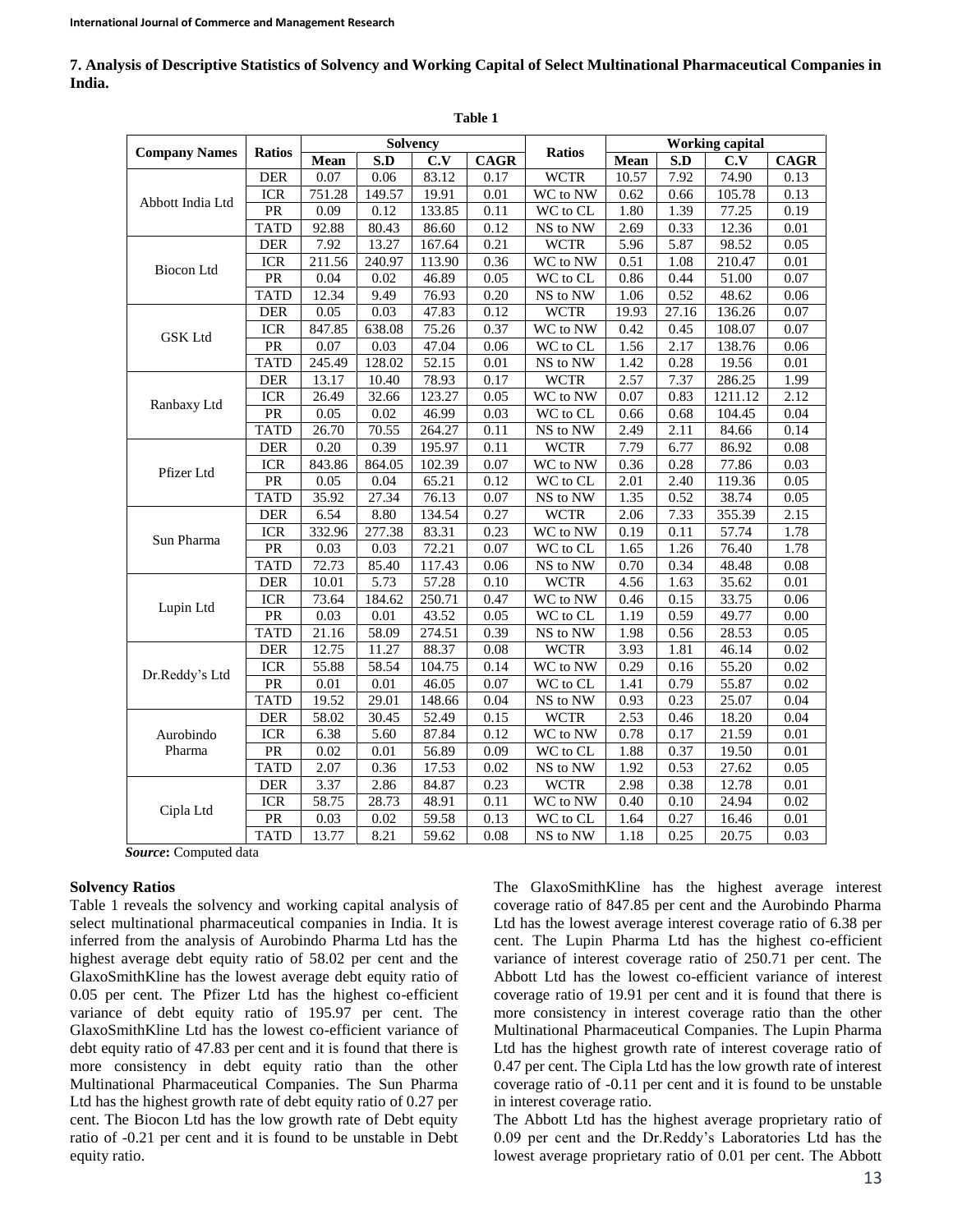Ltd has the highest co-efficient variance of proprietary ratio of 133.85 per cent. The Lupin Ltd has the lowest co-efficient variance of proprietary ratio of 43.52 per cent and it is found that there is more consistency in proprietary ratio than the other Multinational Pharmaceutical Companies. The Biocon Ltd has the highest growth rate of proprietary ratio of 0.05 per cent. The Cipla Ltd has the low growth rate of proprietary ratio of - 0.13 per cent and it is found to be unstable in proprietary ratio. The GlaxoSmithKline Ltd has the highest average total assets to total debt ratio of 245.49 per cent and the Aurobindo pharma Ltd has the lowest average total assets to total debt ratio of 2.07 per cent. The Lupin Ltd has the highest co-efficient variance of total assets to total debt ratio of 274.51 per cent. The Aurobindo pharma Ltd has the lowest co-efficient variance of total assets to total debt ratio of 17.53 per cent and it is found that there is more consistency in total assets to total debt ratio than the other Multinational Pharmaceutical Companies. The Lupin Ltd has the highest growth rate of total assets to total debt ratio of 0.39 per cent. The Abbott Ltd has the low growth rate of total assets to total debt ratio of -0.12 per cent and it is found to be unstable in total assets to total debt ratio.

# **Working Capital Ratios**

The GlaxoSmithKline Laboratories Ltd has the highest average working capital turnover ratio of 19.93 per cent and the Sun pharma Ltd has the lowest average working capital turnover ratio of 2.06 per cent. The Sun Pharma Ltd has the highest coefficient variance of working capital turnover ratio of 355.39 per cent. The Cipla Ltd has the lowest co-efficient variance of working capital turnover ratio of 12.78 per cent and it is found that there is more consistency in working capital turnover ratio than the other Multinational Pharmaceutical Companies. The Lupin Ltd has the highest growth rate of working capital turnover ratio of 0.01 per cent. The Sun Pharma Ltd has the low growth rate of working capital turnover ratio of -2.15 per cent and it is found to be unstable in working capital turnover ratio

The Aurobindo Pharma Ltd has the highest average working capital to net worth ratio of 0.78 per cent and the Ranbaxy Ltd has the lowest average working capital to net worth ratio of 0.07 per cent. The Ranbaxy Ltd has the highest co-efficient variance of working capital to net worth ratio of 1211.12 per cent. The Aurobindo Pharma Ltd has the lowest co-efficient variance of working capital to net worth ratio of 21.59 per cent and it is found that there is more consistency in working capital to net worth ratio than the other Multinational Pharmaceutical Companies. The Abbott Ltd has the highest growth rate of working capital to net worth ratio of 0.13 per cent. The Ranbaxy Ltd has the low growth rate of working capital to net worth ratio of -2.12 per cent and it is found to be unstable in working capital to net worth ratio.

The Pfizer Ltd has the highest average net working capital to current liabilities ratio of 2.01 per cent and the Ranbaxy Ltd has the lowest average net working capital to current liabilities ratio of 0.66 per cent. The GlaxoSmithKline Ltd has the highest co-efficient variance of net working capital to current liabilities ratio of 138.76 per cent. The Cipla Ltd has the lowest coefficient variance of net working capital to current liabilities ratio of 16.46 per cent and it is found that there is more consistency in net working capital to current liabilities ratio than the other Multinational Pharmaceutical Companies. The Abbott Ltd has the highest growth rate of net working capital to current liabilities ratio of 0.19 per cent. The Sun Pharma Ltd has the low growth rate of net working capital to current liabilities ratio of -1.78 per cent and it is found to be unstable in net working capital to current liabilities ratio.

The Abbott Ltd has the highest average net sales to net worth ratio of 2.69 per cent. The Abbott Ltd has the lowest coefficient variance of net sales to net worth ratio of 12.36 per cent and it is found that there is more consistency in net sales to net worth ratio than the other Multinational Pharmaceutical Companies. The Ranbaxy Ltd has the highest growth rate of net sales to net worth ratio of 0.14 per cent.

### **8. Multiple Regression Analysis of Solvency and Working capital on Net Profit.**

**Impact of Solvency and Working Capital on Net Profit of Select Multinational Pharmaceutical Companies in India. H01:** There is no significant effect of Solvency and Working Capital on Net Profit.

**Table 2:** Model Summary of Solvency and Working Capital on Net Profit

| Company's Name  | Model | R                 | <b>R</b> Square | <b>Adjusted R Square</b> | <b>Std. Error of the Estimate</b> | Sig. F Change | <b>Durbin-Watson</b> |
|-----------------|-------|-------------------|-----------------|--------------------------|-----------------------------------|---------------|----------------------|
| Abbott Pharma   |       | .494 <sup>a</sup> | .245            | $-.511$                  | 5.59305                           | .920          | 2.227                |
| Biocon          |       | .605 <sup>a</sup> | .366            | $-.479$                  | 13.89153                          | .864          | 2.201                |
| GlaxoSmithKline |       | .940 <sup>a</sup> | .883            | .728                     | 5.11195                           | .024          | 2.182                |
| Pfizer          |       | .738 <sup>a</sup> | .545            | $-.062$                  | 15.54196                          | .569          | 1.770                |
| Ranbaxy         |       | .818 <sup>a</sup> | .670            | .230                     | 15.46409                          | .313          | 2.707                |
| Sun Pharma      |       | .968 <sup>a</sup> | .938            | .854                     | 14.33850                          | .004          | 2.760                |
| Lupin           |       | .930 <sup>a</sup> | .864            | .683                     | 3.67338                           | .036          | 2.253                |
| Dr.Reddy's      |       | .786 <sup>a</sup> | .618            | .108                     | 6.73119                           | .419          | 1.869                |
| Aurobindo       |       | .857 <sup>a</sup> | .734            | .379                     | 4.13832                           | .196          | 2.165                |
| Cipla           |       | .734 <sup>a</sup> | .538            | $-.077$                  | 2.31091                           | .582          | 2.337                |

a. Predictors: (Constant), NSNW, WCNW, WCTR, TATD, PR, ICR, DER, NWCCL

b. Dependent Variable: NP

c. Statistically Significant at 5% level

Table 2 shows that the Multiple Regression Analysis of Solvency and Working Capital on Profitability of Select Multinational Pharmaceutical Companies in India in the period of 2000-01 to 2014-15. The Sun Pharma shows the highest R-Square value of .938, followed by GlaxoSmithKline

Laboratories on R-Square value of .883. The lowest R-Square value shows in the Abbott Pharma .245. It is implying that independent variables having 93.8 per cent influence on dependent variable.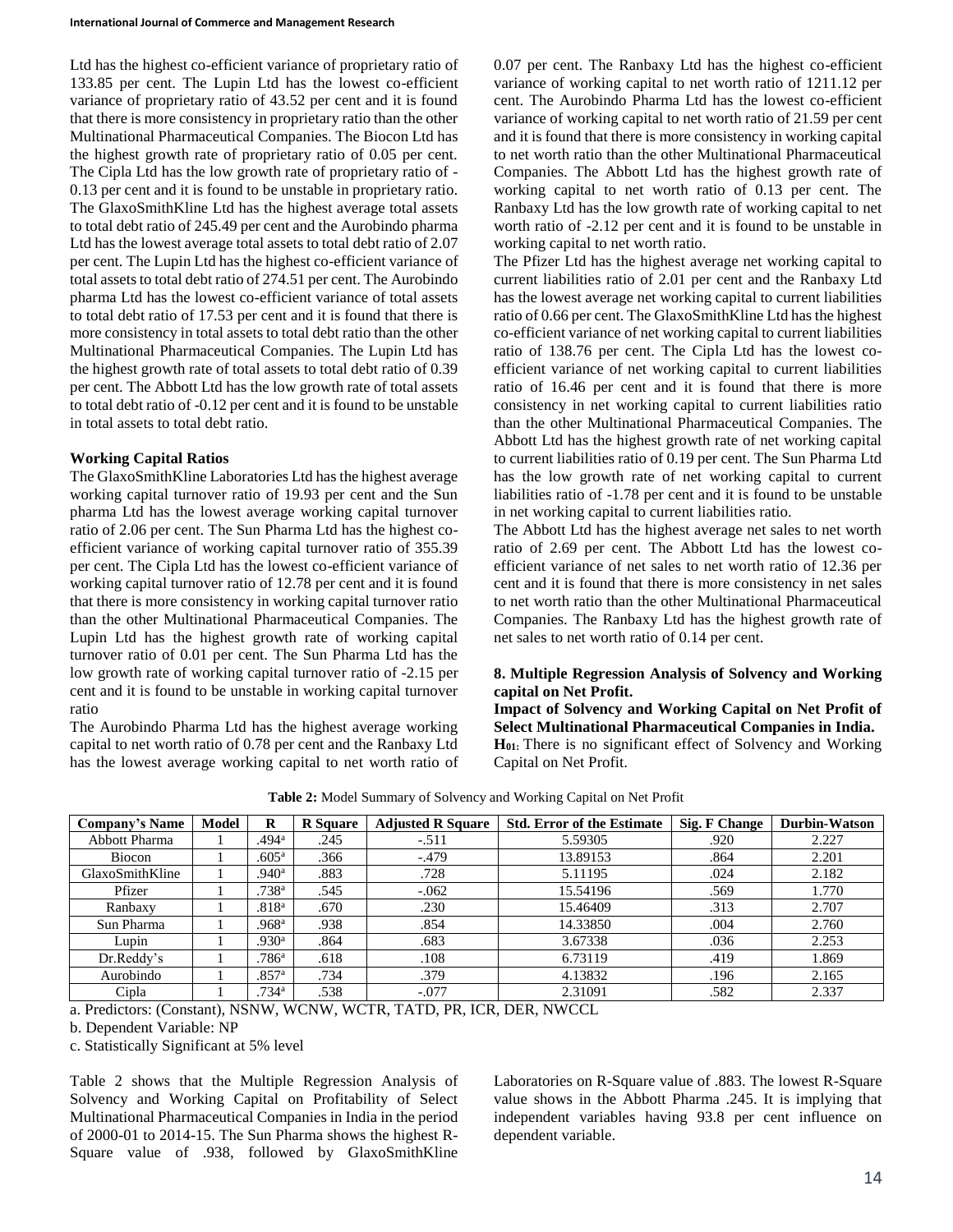The Durbin- Watson value for most of the Pharmaceutical Companies is around 2 which indicates no problem of auto correlation.

GlaxoSmithKline Laboratories, Sun Pharma and Lupin Pharma P-Value of significant F change are .024, .004 and .036 which is less than 0.05 at 5 per cent level of significance. Other Pharmaceutical Companies having more than 0.05 at 5 per cent level of significance so, it is not significant in Net Profit.

Hence, it is concluded that R-Square value is more than 60 per

cent for most of the Pharmaceutical Companies in India which indicates that variation in the dependent variable is explained by the independent variable.

### **9. Impact of Solvency and Working Capital on Return on Assets of Select Multinational Pharmaceutical Companies in India.**

**H02:** There is no significant effect of Solvency and Working Capital on Return on Assets.

| Company's Name  | Model | $\bf{R}$            | <b>R</b> Square | <b>Adjusted R Square</b> | <b>Std. Error of the Estimate</b> | Sig. F Change | <b>Durbin-Watson</b> |
|-----------------|-------|---------------------|-----------------|--------------------------|-----------------------------------|---------------|----------------------|
| Abbott Pharma   |       | .517 <sup>a</sup>   | .268            | $-.465$                  | 13.94224                          | .896          | 2.244                |
| Biocon          |       | .618 <sup>a</sup>   | .382            | $-.442$                  | 6.65776                           | .845          | 2.182                |
| GlaxoSmithKline |       | .869 <sup>a</sup>   | .755            | .428                     | 8.54086                           | .162          | 2.052                |
| Pfizer          |       | .703 <sup>a</sup>   | .494            | $-.180$                  | 13.49044                          | .667          | 2.360                |
| Ranbaxy         |       | $.865$ <sup>a</sup> | .748            | .411                     | 16.29700                          | .173          | 2.404                |
| Sun Pharma      |       | .982 <sup>a</sup>   | .964            | .916                     | 4.54376                           | .001          | 2.777                |
| Lupin           |       | .944 <sup>a</sup>   | .892            | .748                     | 3.75263                           | .020          | 2.660                |
| Dr.Reddy's      |       | .867a               | .752            | .421                     | 5.46125                           | .166          | 1.967                |
| Aurobindo       |       | .907 <sup>a</sup>   | .823            | .586                     | 3.55540                           | .073          | 3.150                |
| Cipla           |       | .946 <sup>a</sup>   | .894            | .753                     | 2.48612                           | .019          | 2.375                |

a. Predictors: (Constant), NSNW, WCNW, WCTR, TATD, PR, ICR, DER, NWCCL

b. Dependent Variable: ROA

c. Statistically Significant at 5% level

Table 3 represents the Multiple Regression Analysis of Select Multinational Pharmaceutical Companies in India. The R<sup>2</sup> states that all the independent variables that net sales to net worth ratio, working capital turnover ratio, total assets to total debt ratio, proprietary ratio, interest coverage ratio, debt equity ratio and net working capital to current liabilities ratio have influence on the dependent variable of return on assets ratio.

The results shows that the R-Square value is more than 70 per cent for most of the Pharmaceutical Companies in India except Abbott Pharma, Biocon Pharma and GlaxoSmithKline Laboratories which is less than 60 per cent which indicates that variation in the dependent variable is explained by the independent variable.

The Durbin- Watson value for most of the Pharmaceutical

Companies is around 2 which indicates no problem of auto correlation.

Sun Pharma, Lupin Pharma and Cipla Pharma P-Value of significant F change are .001, .020 and .019 which is less than 0.05 at 5 per cent level of significance. Other Pharmaceutical Companies have more than 0.05 at 5 per cent level of significance so; it is not significant in Return on Assets Ratio.

### **10. Impact of Solvency and Working Capital on Return on Capital Employed of Select Multinational Pharmaceutical companies in India**

**H03:** There is no significant effect of Solvency and Working Capital on Return on Capital Employed.

|  |  |  | Table 4: Model Summary of Solvency and Working Capital on Return on Capital Employed |
|--|--|--|--------------------------------------------------------------------------------------|
|--|--|--|--------------------------------------------------------------------------------------|

| Company's Name  | Model | $\bf{R}$          | <b>R</b> Square | <b>Adjusted R Square</b> | <b>Std. Error of the Estimate</b> | Sig. F Change | <b>Durbin-Watson</b> |
|-----------------|-------|-------------------|-----------------|--------------------------|-----------------------------------|---------------|----------------------|
| Abbott Pharma   |       | .810 <sup>a</sup> | .656            | .312                     | 27.41239                          | .207          | 2.302                |
| Biocon          |       | .959 <sup>a</sup> | .920            | .812                     | 13.36777                          | .009          | 2.577                |
| GlaxoSmithKline |       | .984 <sup>a</sup> | .969            | .927                     | 10.99870                          | .001          | 2.469                |
| Pfizer          |       | .850 <sup>a</sup> | .722            | .352                     | 17.13876                          | .216          | 2.176                |
| Ranbaxy         |       | .974 <sup>a</sup> | .950            | .882                     | .85344                            | .002          | 2.715                |
| Sun Pharma      |       | .894 <sup>a</sup> | .800            | .533                     | 6.44127                           | .099          | 2.597                |
| Lupin           |       | .981 <sup>a</sup> | .963            | .913                     | .60798                            | .001          | 1.459                |
| Dr.Reddy's      |       | .968 <sup>a</sup> | .937            | .854                     | .92119                            | .004          | 2.155                |
| Aurobindo       |       | .956 <sup>a</sup> | .915            | .801                     | .37866                            | .010          | 3.158                |
| Cipla           |       | .988 <sup>a</sup> | .976            | .943                     | .44431                            | .000          | 2.780                |

a. Predictors: (Constant), NSNW, WCNW, WCTR, TATD, PR, ICR, DER, NWCCL

b. Dependent Variable: ROCE

c. Statistically Significant at 5% level

Table 4 shows the Multiple Regression Analysis of Select Multinational Pharmaceutical Companies in India. The  $\mathbb{R}^2$ value states that all the independent variables that net sales to net worth ratio, working capital turnover ratio, total assets to total debt ratio, proprietary ratio, interest coverage ratio, debt equity ratio and net working capital to current liabilities ratio

have influence on the dependent variable of return on capital employed ratio.

The results shows that the R-Square value is more than 70 per cent for most of the Pharmaceutical Companies in India except Abbott Pharma which is less than 60 per cent which indicates